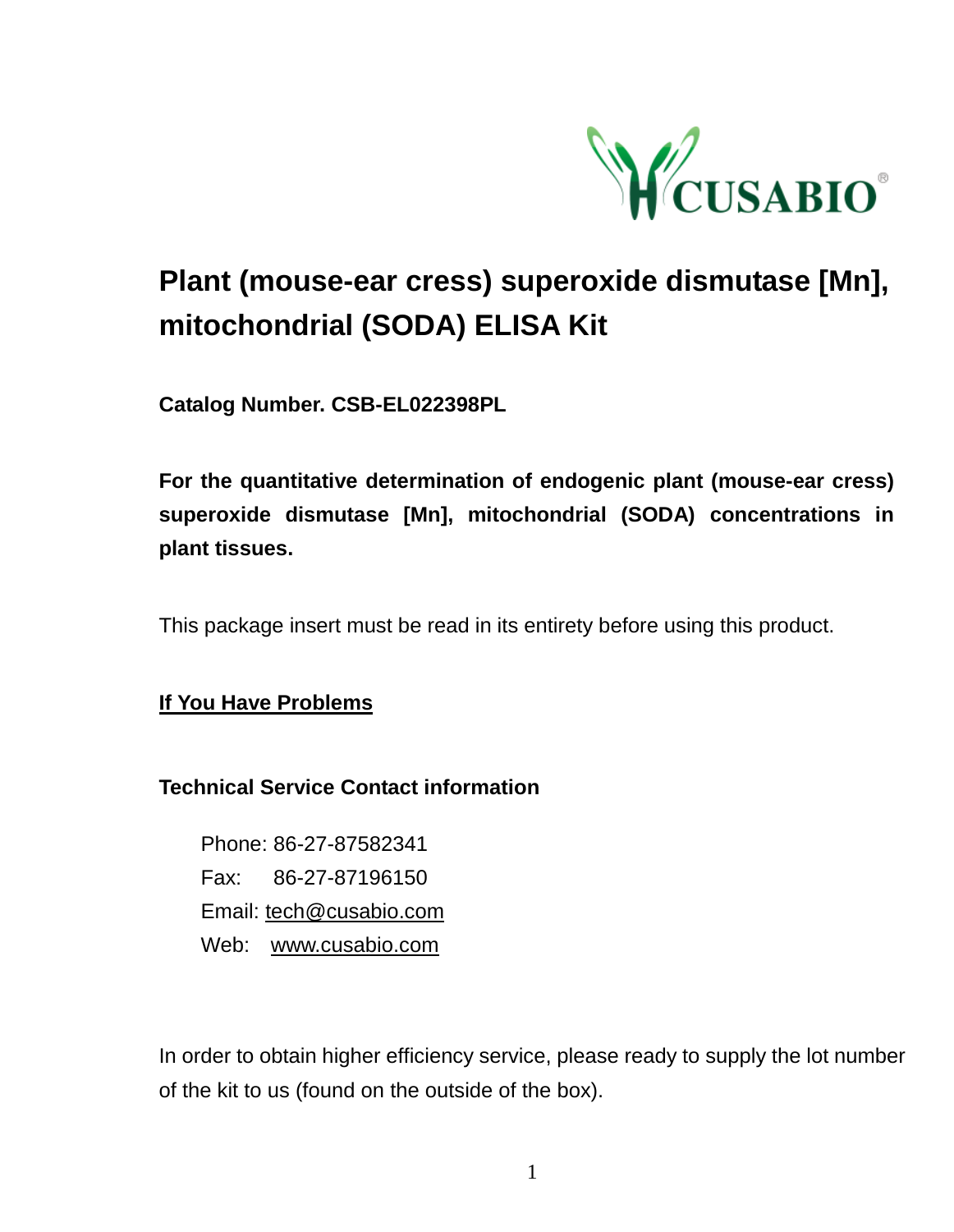## **PRINCIPLE OF THE ASSAY**

This assay employs the competitive inhibition enzyme immunoassay technique. The microtiter plate provided in this kit has been pre-coated with antigen. Standards or samples are added to the appropriate microtiter plate wells with an antibody specific for SODA. The competitive inhibition reaction is launched between with pre-coated SODA and SODA in samples with the antibody. Then add a Horseradish Peroxidase (HRP) conjugated goat-anti-rabbit IgG antibody. A substrate solution is added to the wells and the color develops in opposite to the amount of SODA in the sample. The color development is stopped and the intensity of the color is measured.

## **DETECTION RANGE**

1.56 ng/ml-100 ng/ml.

## **SENSITIVITY**

The minimum detectable dose of plant SODA is typically less than 0.39 ng/ml. The sensitivity of this assay, or Lower Limit of Detection (LLD) was defined as the lowest plant SODA concentration that could be differentiated from zero. It was determined the mean O.D value of 20 replicates of the zero standard added by their three standard deviations.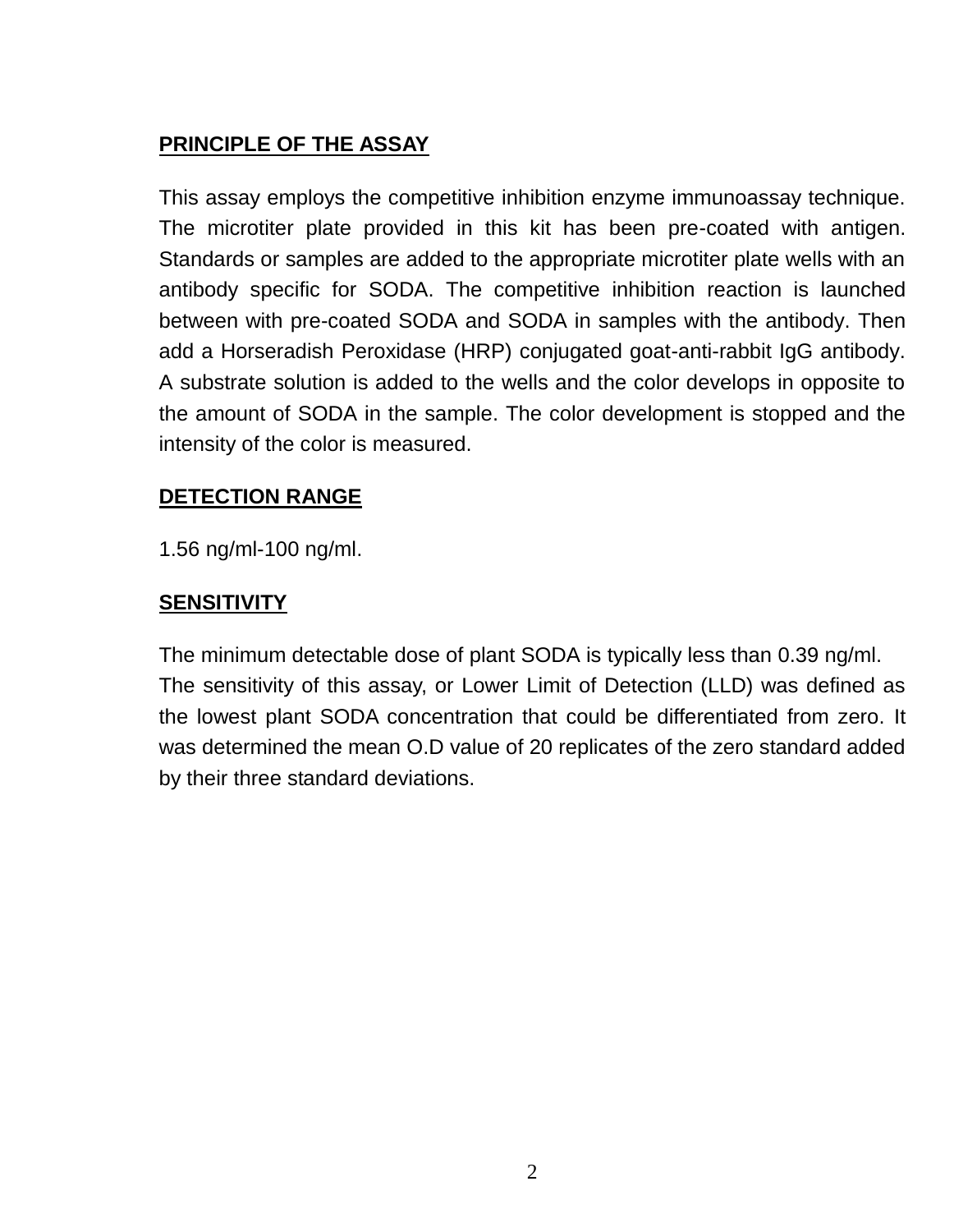## **PRECISION**

## **Intra-assay Precision (Precision within an assay): CV%<10%**

Three samples of known concentration were tested twenty times on one plate to assess.

## **Inter-assay Precision (Precision between assays): CV%<20%**

Three samples of known concentration were tested in twenty assays to assess.

## **LIMITATIONS OF THE PROCEDURE**

- **FOR RESEARCH USE ONLY. NOT FOR USE IN DIAGNOSTIC PROCEDURES.**
- The kit should not be used beyond the expiration date on the kit label.
- Do not mix or substitute reagents with those from other lots or sources.
- If samples generate values higher than the highest standard, dilute the samples and repeat the assay.
- Any variation in operator, pipetting technique, washing technique, incubation time or temperature, and kit age can cause variation in binding.
- This assay is designed to eliminate interference by soluble receptors, binding proteins, and other factors present in biological samples. Until all factors have been tested in the Immunoassay, the possibility of interference cannot be excluded.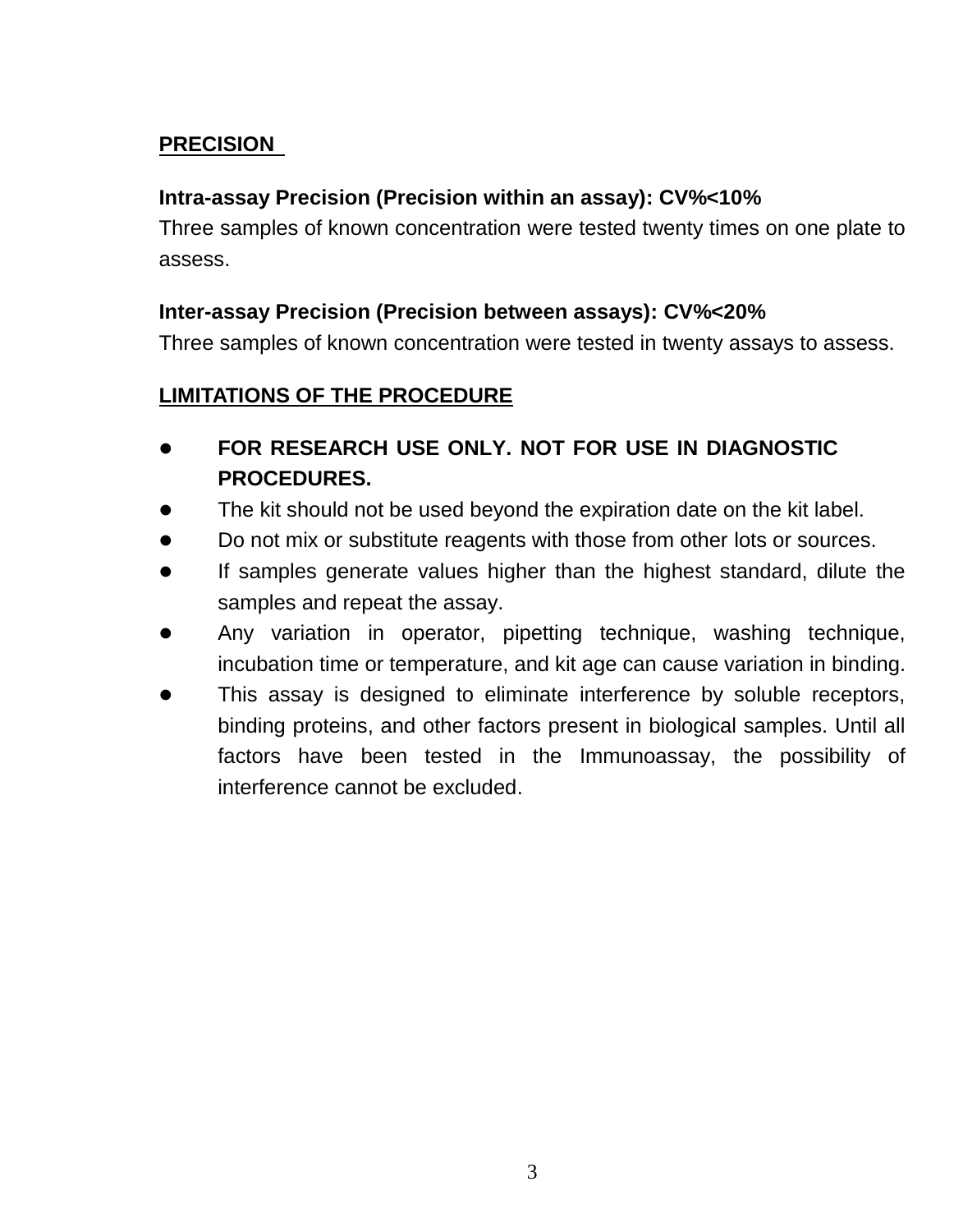# **MATERIALS PROVIDED**

| Reagents                                    | Quantity         |
|---------------------------------------------|------------------|
| Assay plate                                 | $1(96$ wells)    |
| Standard (10 x concentrate)                 | 1 x 200 µl       |
| Antibody (100 x concentrate)                | $1 \times 60$ µ  |
| HRP-conjugate(100 x concentrate)            | 1 x 120 µl       |
| <b>Antibody Diluent</b>                     | $1 \times 10$ ml |
| <b>HRP-conjugate Diluent</b>                | $1 \times 20$ ml |
| Sample Extraction Buffer (25 x concentrate) | $1 \times 20$ ml |
| Sample Diluent                              | $2 \times 20$ ml |
| Wash Buffer (25 x concentrate)              | $1 \times 20$ ml |
| <b>TMB Substrate</b>                        | $1 \times 10$ ml |
| <b>Stop Solution</b>                        | $1 \times 10$ ml |
| Adhesive Strip (For 96 wells)               | 4                |
| Instruction manual                          |                  |

## **STORAGE**

Store at 2 - 8°C. Do not use past kit expiration date.

## **OTHER SUPPLIES REQUIRED**

- Microplate reader capable of measuring absorbance at 450 nm, with the correction wavelength set at 540 nm or 570 nm.
- An incubator which can provide stable incubation conditions up to 37°C±0.5°C.
- Squirt bottle, manifold dispenser, or automated microplate washer.<br>• Absorbent paper for blotting the microtiter plate.
- Absorbent paper for blotting the microtiter plate.<br>● 100 ml and 500 ml graduated cylinders.
- 100 mL and 500 mL graduated cylinders.<br>• Dejonized or distilled water
- Deionized or distilled water.<br>• Pinettes and pinette tins.
- Pipettes and pipette tips.<br>• Test tubes for dilution.
- Test tubes for dilution.
- $\bullet$  Lyophilizer
- **Stirrer**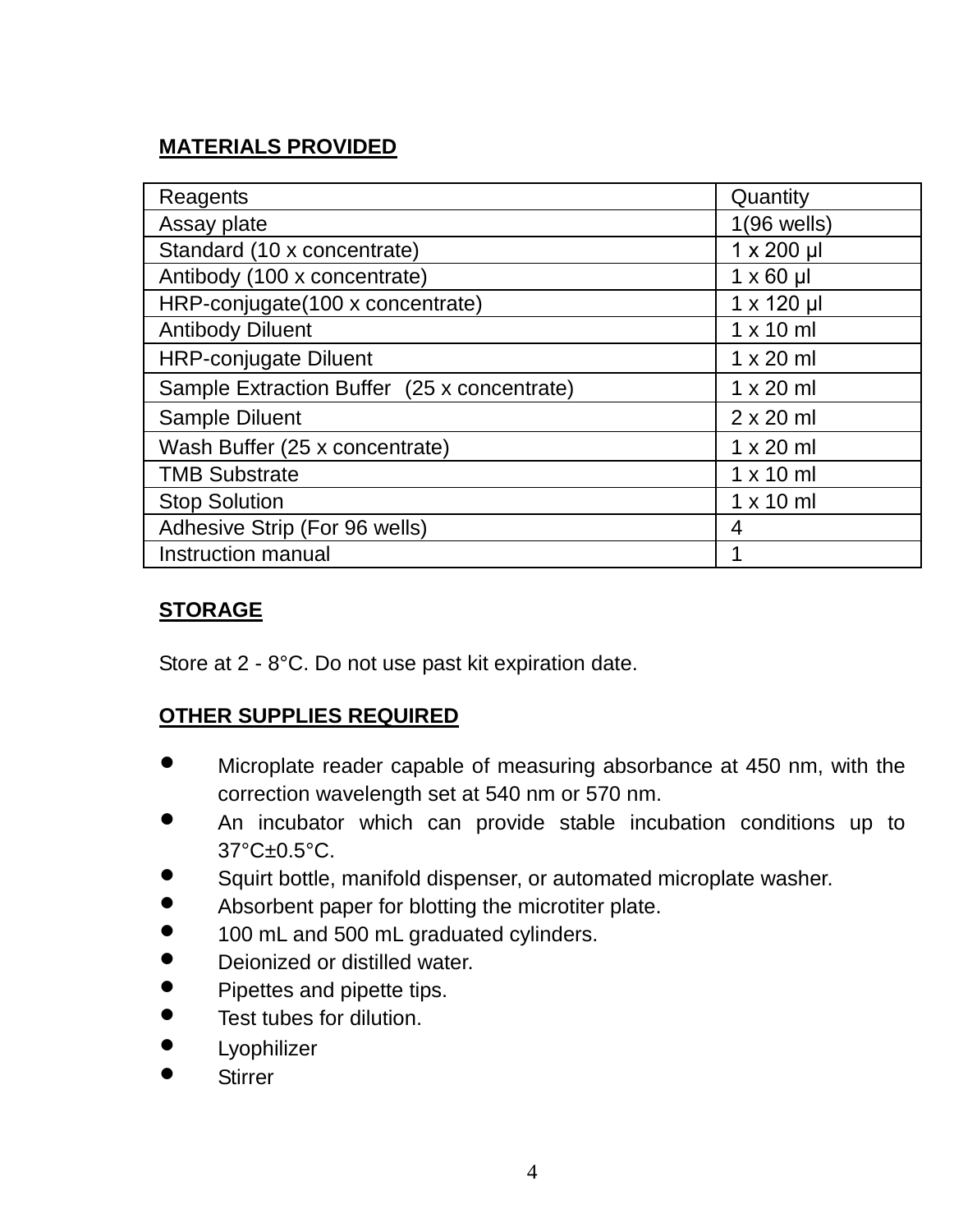## **PRECAUTIONS**

The Stop Solution provided with this kit is an acid solution. Wear eye, hand, face, and clothing protection when using this material.

## **SAMPLE COLLECTION AND STORAGE**

- **Xylem saps from plants** Xylem sap from wild plants can be obtained by cutting the plant about 10-15 cm above the ground (preferably early in the morning, to fully utilize the root pressure). Xylem sap collects in the silicon tube through root pressure. If there is risk of too much exposure to light, the tube should be wrapped in aluminum foil. Depending on the plant and the treatment, about 0.5mL should be obtained within 1-2 hours. The sap is collected from the silicon tube into an Eppendorf-vial, using a pipette, immediately frozen and stored for analysis at -80℃. This method has been used successfully on wheat, oil seed rape, maize and rice.
- **Crude extracts** Crude extracts of gingko, phoenix tree, rape *ect* have been tested to date with the extraction method describe below. Weigh out 0.5 g of freeze dried, finely ground material into a centrifuge tube containing 4.5 ml of sample extraction buffer. Shake the samples overnight in the cold (4-5℃) and dark. Spin down the solids and use the supernatant directly or diluted with buffer or H2O in the ELISA. For materials other than the ones mentioned above, the validity of this extraction method should be tested by both, cross-reaction test and confirming measurements with a HPLC - GC set-up.**(Dilution factor: 10)**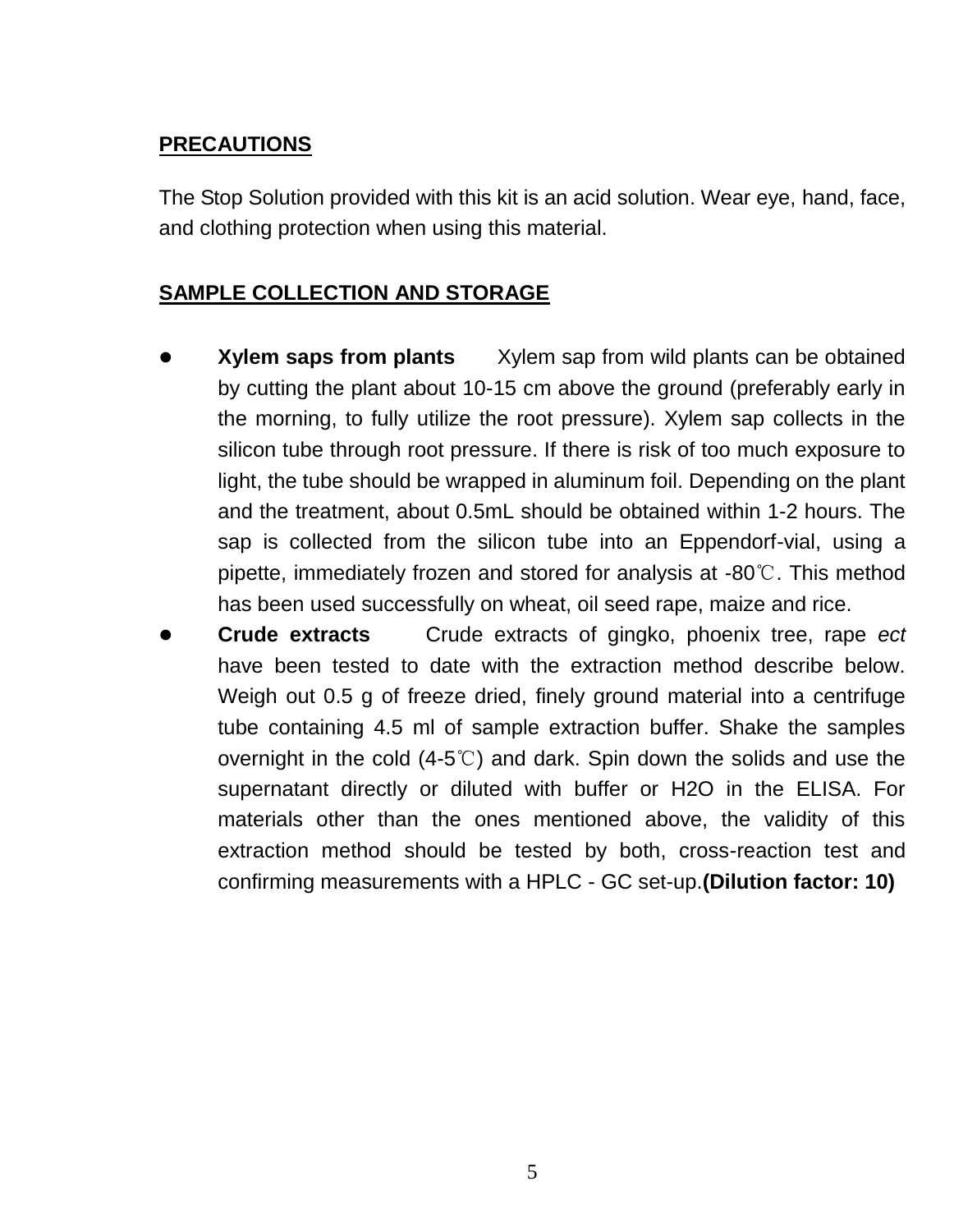#### **Note:**

- 1. CUSABIO is only responsible for the kit itself, but not for the samples consumed during the assay. The user should calculate the possible amount of the samples used in the whole test. Please reserve sufficient samples in advance.
- 2. Samples to be used within 5 days may be stored at 2-8°C, otherwise samples must be stored at -20°C (≤1month) or -80°C (≤2month) to avoid loss of bioactivity and contamination.
- 3. If the samples are not indicated in the manual, a preliminary experiment to determine the validity of the kit is necessary.
- 4. Please predict the concentration before assaying. If values for these are not within the range of the standard curve, users must determine the optimal sample dilutions for their particular experiments.
- 5. Tissue or cell extraction samples prepared by chemical lysis buffer may cause unexpected ELISA results due to the impacts of certain chemicals.

## **REAGENT PREPARATION**

## **Note:**

- **Kindly use graduated containers to prepare the reagent.**
- Bring all reagents to room temperature (18-25°C) before use for 30min.
- **•** Prepare fresh standard for each assay. Use within 4 hours and discard after use.
- Making serial dilution in the wells directly is not permitted.
- To minimize imprecision caused by pipetting, use small volumes and ensure that pipettors are calibrated. It is recommended to suck more than 10μl for once pipetting.
- Distilled water is recommended to be used to make the preparation for reagents or samples. Contaminated water or container for reagent preparation will influence the detection result.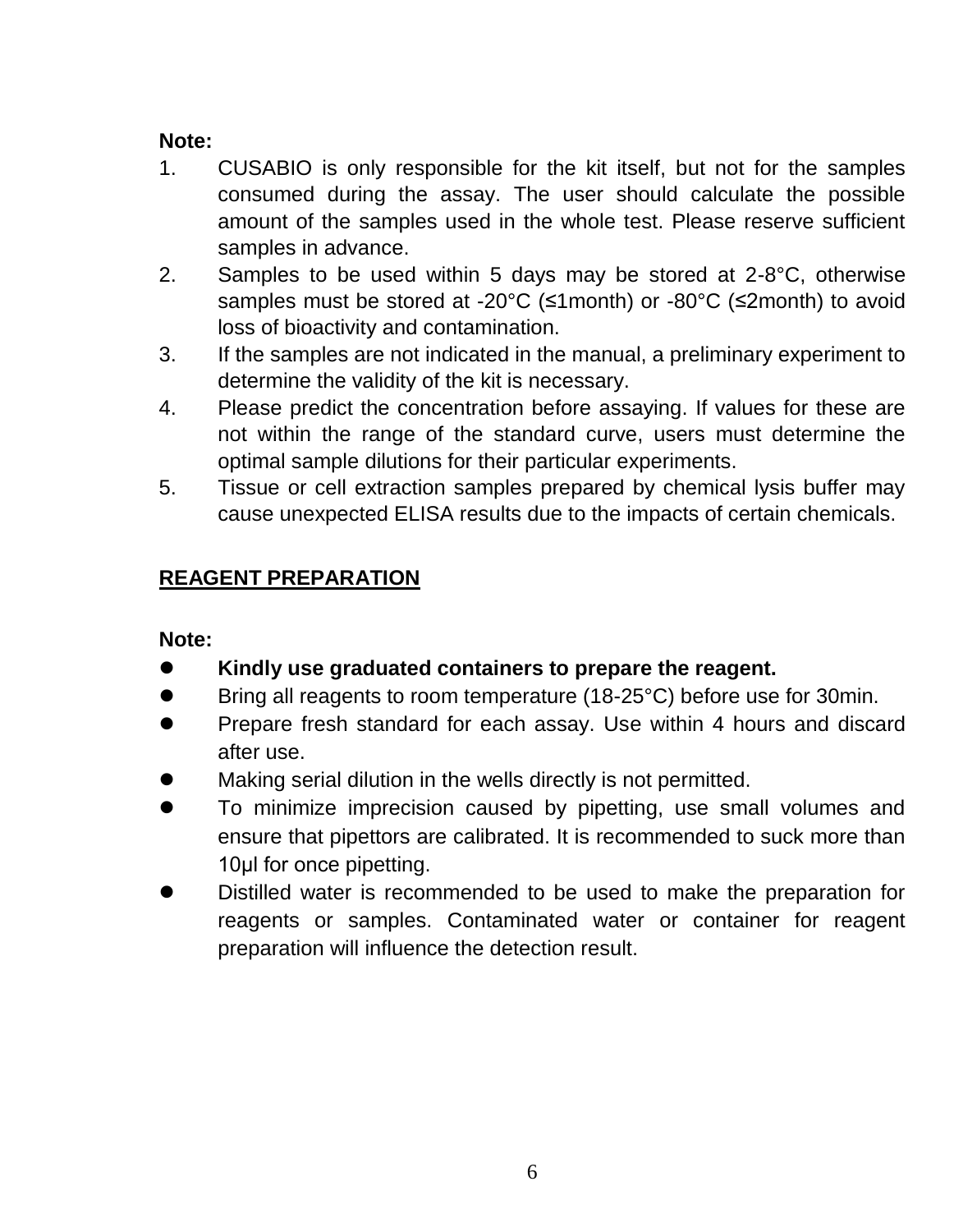- **Antibody (1x) -** Centrifuge the vial before opening. **Antibody** requires a 100-fold dilution. A suggested 100-fold dilution is 10μl of **Antibody** + 990 μl of **Antibody Diluent**.
- **HRP-conjugate (1x) -** Centrifuge the vial before opening. **HRP-conjugate** requires a 100-fold dilution. A suggested 100-fold dilution is 10 μl of **HRP- conjugate** + 990 μl of **HRP-conjugate Diluent**.
- **Sample Extraction Buffer(1x)-** If crystals have formed in the concentrate, warm up to room temperature and mix gently until the crystals have completely dissolved. Dilute 20 ml of Sample Extraction Buffer Concentrate (25 x) into deionized or distilled water to prepare 500 ml of Sample Extraction Buffer (1 x).
- **Wash Buffer(1x)-** If crystals have formed in the concentrate, warm up to room temperature and mix gently until the crystals have completely dissolved. Dilute 20 ml of Wash Buffer Concentrate (25 x) into deionized or distilled water to prepare 500 ml of Wash Buffer (1 x).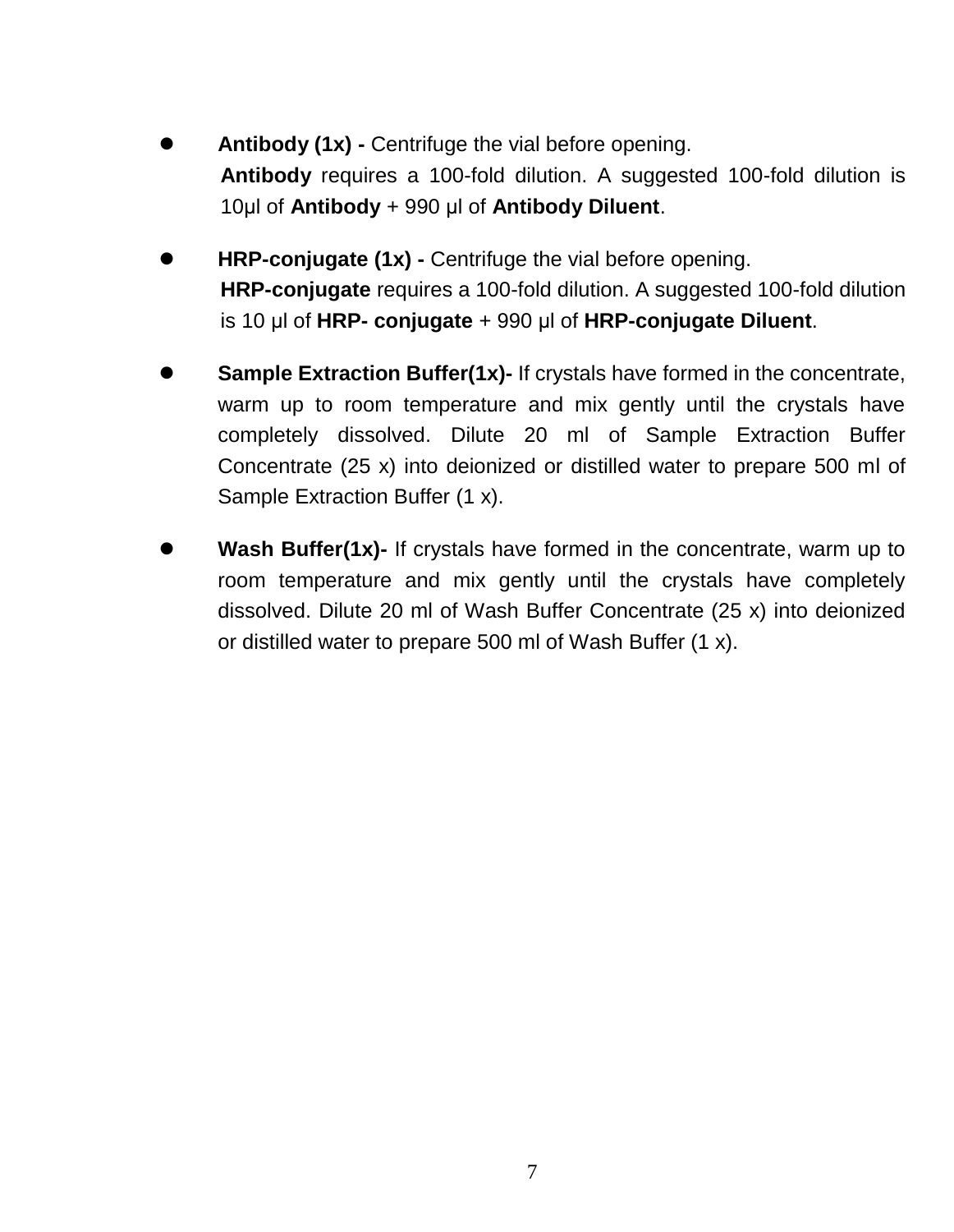## **Standard**

Centrifuge the standard vial at 6000-10000rpm for 30s before opening.

Dilute the **Standard**(10x) with **Sample Diluent**. A suggested 10-fold dilution is 50 μl of **Standard**(10x) + 450 μl of **Sample Diluent**. This diluted **Standard (S7)** serves as the high standard (100 ng/ml).

Do not substitute other diluents. Mix the standard to ensure complete dilution and allow the standard to sit for a minimum of 15 minutes with gentle agitation prior to making dilutions.

Pipette 250 μl of **Sample Diluent** into each tube (S0-S6). Use the diluted **Standard** (S7) solution to produce a 2-fold dilution series (below). Mix each tube thoroughly before the next transfer. **Sample Diluent** serves as the zero standard (0 ng/ml).



| Tube  | c<br>، ت | S6 | S <sub>5</sub> | S4   | S3   | S <sub>2</sub>                          | $\sim$<br>ت | S <sub>C</sub> |
|-------|----------|----|----------------|------|------|-----------------------------------------|-------------|----------------|
| ng/ml | 100      | 50 | 25             | 12.5 | 6.25 | $\overline{A}$<br>$\sim$<br><b>J.IZ</b> | . 56        |                |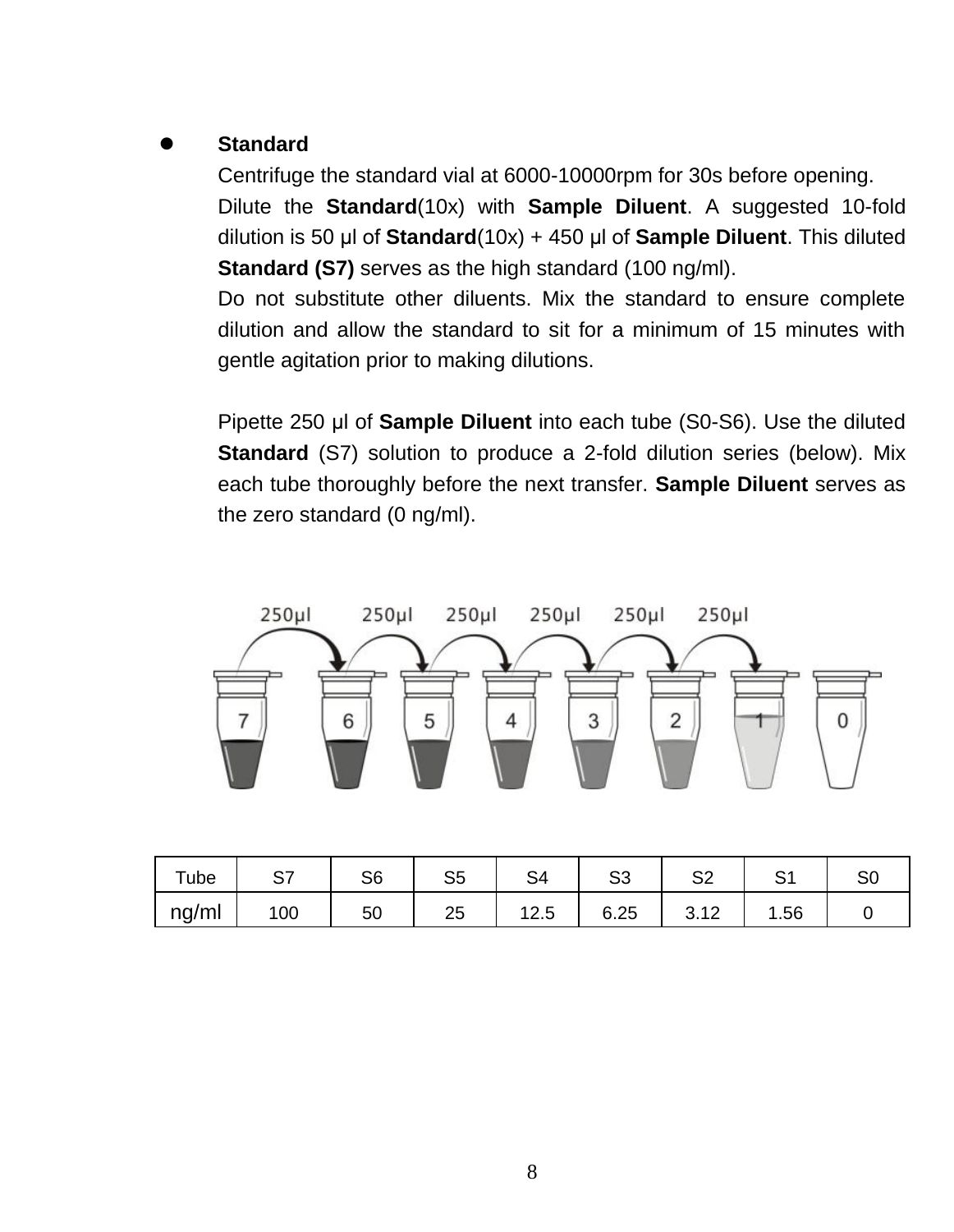## **ASSAY PROCEDURE**

**Bring all reagents and samples to room temperature before use. Centrifuge the sample again after thawing before the assay. It is recommended that all samples and standards be assayed in duplicate.** 

- 1. Prepare all reagents, working standards, and samples as directed in the previous sections.
- 2. Determine the number of wells to be used and put any remaining wells and the desiccant back into the pouch and seal the ziploc, store unused wells at 4°C.
- 3. Set a **Blank** well without any solution. Add 50μl of **Standard** or **Sample** per well. Standard need test in duplicate.
- 4. Add 50μl of **Antibody(1x)** to each well(not to Blank well). Mix well and then incubate for 30 minutes at 37°C.
- 5. Aspirate each well and wash, repeating the process two times for a total of three washes. Wash by filling each well with **Wash Buffer** (200μl) using a squirt bottle, multi-channel pipette, manifold dispenser, or autowasher, and let it stand for 10 seconds, complete removal of liquid at each step is essential to good performance. After the last wash, remove any remaining Wash Buffer by aspirating ordecanting. Invert the plate and blot it against clean paper towels.
- 6. Add 100μl of **HRP-conjugate(1x)** to each well (not to Blank well). Mix well and then incubate for 30 minutes at 37°C.
- 7. Repeat the aspiration/wash process for five times as in step 5.
- 8. Add 90μl of **TMB Substrate** to each well, mix well. Incubate for 20 minutes at 37°C. Keeping the plate away from drafts and other temperature fluctuations in the dark.
- 9. Add 50μl of **Stop Solution** to each well, gently tap the plate to ensure thorough mixing.
- 10. Determine the optical density of each well within 10 minutes, using a microplate reader set to 450 nm.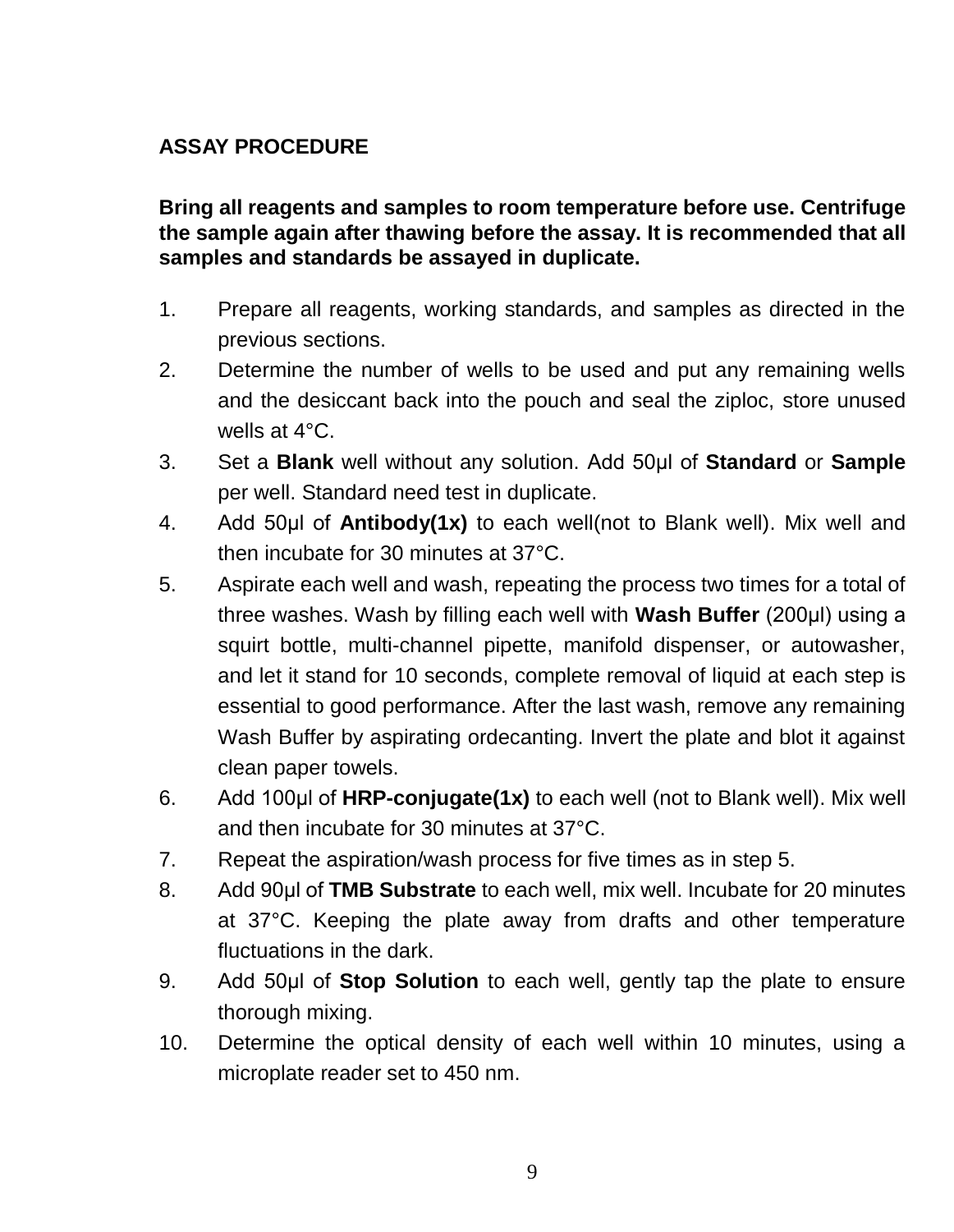Note:

- 1. The final experimental results will be closely related to validity of the products, operation skills of the end users and the experimental environments.
- 2. Samples or reagents addition: Please use the freshly prepared Standard. Please carefully add samples to wells and mix gently to avoid foaming. Do not touch the well wall as possible. For each step in the procedure, total dispensing time for addition of reagents or samples to the assay plate should not exceed 10 minutes. This will ensure equal elapsed time for each pipetting step, without interruption. Duplication of all standards and specimens, although not required, is recommended. To avoid cross-contamination, change pipette tips between additions of each standard level, between sample additions, and between reagent additions. Also, use separate reservoirs for each reagent.
- 3. Incubation: To ensure accurate results, proper adhesion of plate sealers during incubation steps is necessary. Do not allow wells to sit uncovered for extended periods between incubation steps. Once reagents have been added to the well strips, DO NOT let the strips DRY at any time during the assay. Incubation time and temperature must be observed.
- 4. Washing: The wash procedure is critical. Complete removal of liquid at each step is essential to good performance. After the last wash, remove any remaining Wash Solution by aspirating or decanting and remove any drop of water and fingerprint on the bottom of the plate. Insufficient washing will result in poor precision and falsely elevated absorbance reading. When using an automated plate washer, adding a 30 second soak period following the addition of wash buffer, and/or rotating the plate 180 degrees between wash steps may improve assay precision.
- 5. Controlling of reaction time: Observe the change of color after adding TMB Substrate (e.g. observation once every 10 minutes), TMB Substrate should change from colorless or light blue to gradations of blue. If the color is too deep, add Stop Solution in advance to avoid excessively strong reaction which will result in inaccurate absorbance reading.